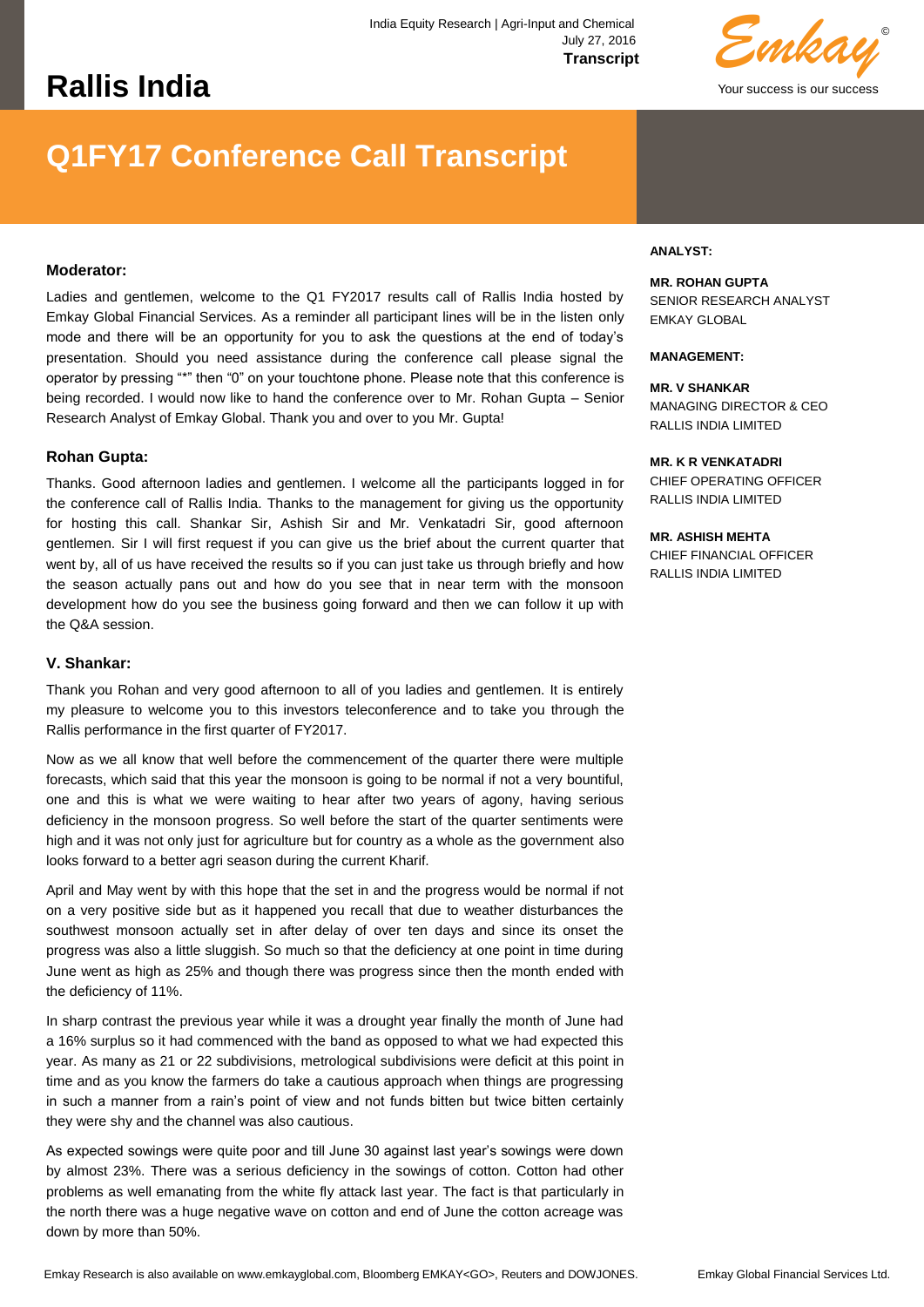The overall deficiency as I said was 23% in sowings and even paddy, pulses they had to pickup. The other important aspect is crop prices. Thankfully crop prices started looking up and now they are much better than what it was last year whether you talk about paddy or you talk about cotton so that is a good news. In terms of the other important dimension for the business, which is what is happening in the markets price line, inventories were high particularly for generic products and therefore there was a lot of pricing pressure in the market place. Cash is also stressed, all this added to the issues about sowing and the monsoon progress and so on. So one needs to look at the Q1 performance numbers against this background and context because at that point in time nobody could forecast how July would pan out though the general forecast was there that July will be surplus, August will be surplus September will be surplus but when we actually saw June this way people were holding their breath to what would happen.

Our consolidated performance in the first quarter which ended June 30 our total income at 468 Crores was 7% higher than the previous year number of 437 Crores. EBITDA at 75 Crores was higher much higher than 59 Crores of the previous year and profit from operations before exceptional items at 62 Crores was 38% higher than 45 Crores of the previous year.

We had an exceptional items which is from Turbhe proceeds profit of 158 Crores and this is profit on assignment of lease hold rights of Plant in Turbhe which is the net of the cost including our share of premium levied under the repealed Urban Land Ceiling Act of 1976 which we had paid under protest. Now all these numbers which I called out after preparing our accounts in compliance with the Ind AS requirement which is effective from April 1.

Now quick word on the different businesses, as I said on the domestic side we exercise due caution on placement as we normally do but with a very, very sharp focus on the quality of operations and one of the areas which you can see in the numbers as well is we focused on the quality of working capital inventories, receivables and making sure that collections are made on time and the impact of this you can see in our finance cost numbers which is almost down by half.

So as I said earlier prices were little under pressure so our domestic performance is a combination of some amount of volume growth as well as some decrease in prices reflecting the strong negative pressures on prices in the industry. On the international side we actually have had a greater number compared to last year more flowing from some of the contracts which contracted quantities which had to be picked up in the first quarter, so that turned out to be better though international conditions as we know there are huge restructuring activities being attempted at a global arena, conditions in many regions are tough and these things would probably get eased as we go forward into the year.

Coming to Metahelix I think this requires a couple of minutes of mention. Q1 is a seeds quarter. That is how industry operates and certainly for us, and Metahelix now a 100% subsidiary of Rallis performed exceedingly well in this quarter. Our sales grew by 15% to cross 200 Crores. The profit before tax at 47 Crores was 32% higher compared to 36 Crores of last year. EBITDA at 49 Crores actually the margin has improved by almost 250 basis points and this is one point of course, many of you have been asking me that when and how will margins improve in Metahelix operations and so as we pick up scale and momentum this is getting unfolded as I have been saying in the past as well.

The important point to note is that last year was a very, very tough year and the seeds which we sell in Kharif now is generally produced in the fields during Rabi season and last Rabi season went through its own pains of inclement weather and the rainfall not happening to tune and this seriously affected the yields in our production fields. May be a phenomenon for the industry as well and therefore it affected supplies of seeds of some our key hybrids across cotton, corn and paddy. So we had actually budgeted for our plan for a high number but we had a shortfall in availability and therefore our sales numbers, which I said just now, reflects this shortfall, which was there to be done as per our plan.

The other highlight of the first quarter is we launched a new product by name SUMMIT. It is a novel insecticide. It is a product under patent. It is a green product on higher part of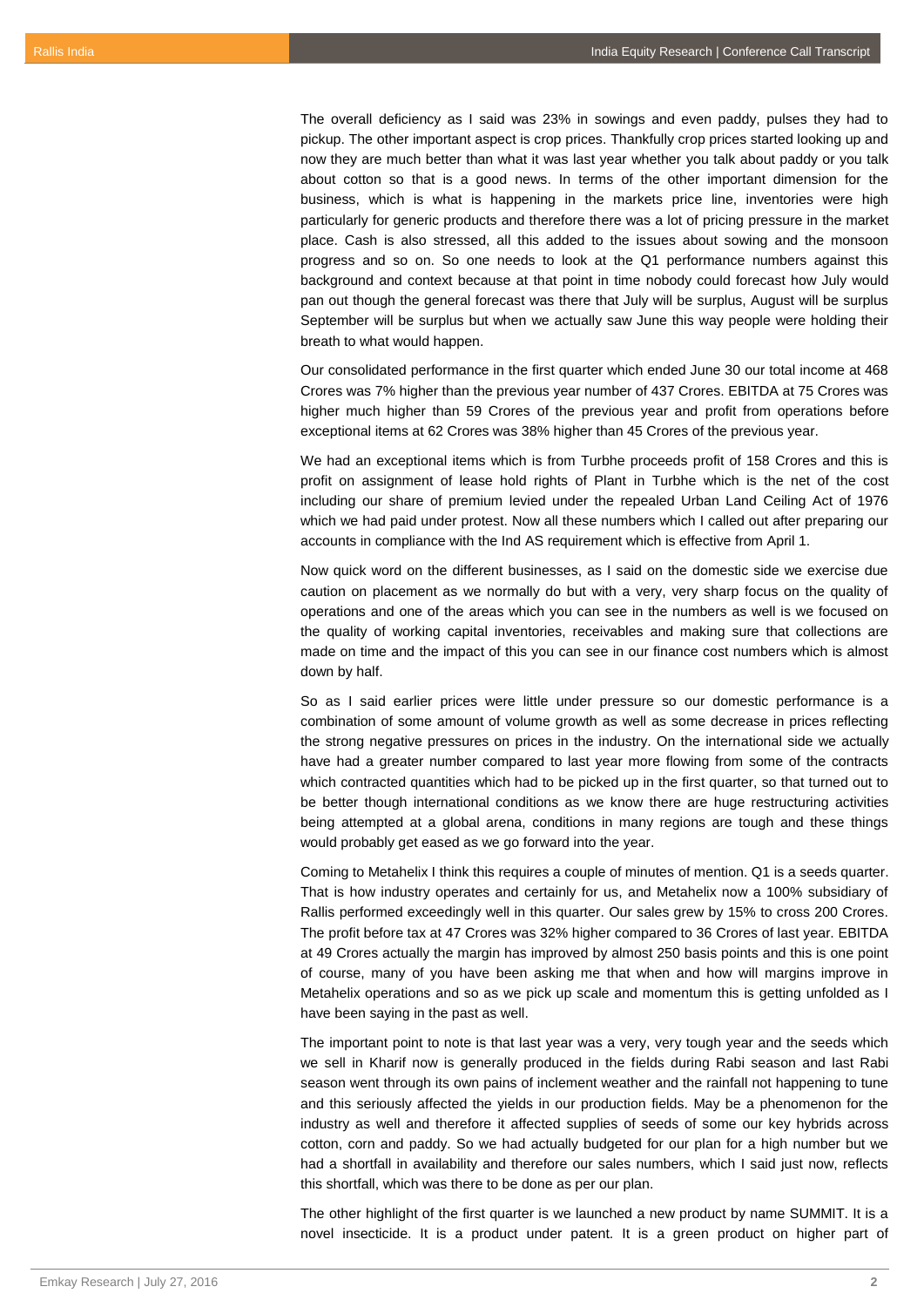sustainability. It works well on Lepidopteran insects and on a range of crops, cotton, soya bean, and chilli. Early days. We have just made the launch and we look forward to farmers accepting this product.

Talking about new products we are also looking forward to this season giving us a chance for the products we have introduced in the last two or three seasons to get some good window during this Kharif season. As I look forward into the second quarter, the forecast are anyway there that the July rainfall will be in excess by 7%, August by 4%, September by may be 10% or 15%, the bottom line of course is it is expected that Q2 the rest of the monsoon should be at least normal and this is very important as sowings have picked up now as against the deficiency of 23% we actually have a surplus now sowings up by almost 4% and with the phenomenal growth in pulses by about 40%, paddy has picked up slightly ahead of last year and the cotton deficiency which was about 50% as I said is now down to some 12%-13%.

So the important thing is that crops have come up and therefore sowings are there now whether it is in paddy, pulses or cotton it is first important that agriculture comes on stream, which is what is happening and therefore that augers well for agriculture for the farmers for the country as well as for Rallis and the industry. We do hope that the conditions in the international arena should firm up Brazil in particular should bounce back from what it went through last year and that is also an important part of our business and we will keep a close watch on how that plays out.

Q2 is generally the quarter for crop protection in India and therefore it is a big quarter for us. We also will see the final play out of the Kharif season during this quarter even on the other parts of our business and therefore we look forward to this quarter helping us out after may be at least two years of prime times in the business.

Many thanks for the patient hearing and like always we will have enough time at least an hour or so where I can take questions from all of you and we can chat. Thank you very much.

## **Moderator:**

Thank you very much. We will now begin the question and answer session. The first question is from the line of Dimple Kotak from SKS Capital. Please go ahead.

# **Question and Answer Session**

## **Dimple Kotak:**

Sir congratulations on good set of numbers. Sir I just missed on the part that what was the cotton acreage and overall sowing how was it during the quarter?

## **V. Shankar:**

What I said was that when we look at the sowing statistics which is shared by the government it was almost 50% down compared to last year so it was around 30 lakhs hectares versus over 60 lakh hectares same time the previous year and that is because we want to get into some understanding of why it happened. Last year you may recall that there was a serious attack of white fly which is one of the pests which attack cotton and that devastated the crop in Punjab and parts of Haryana and this year right from the beginning government has been cautioning farmers to be very selective in going in for cotton they were also advising on what to do. They had put an embargo on the use of products on cotton. There were only selective products allowed on cotton and farmers themselves were not sure what would happen because last year of course the scientists say that very severe attack happened because of the very peculiar weather conditions, there was a good onset and followed by three weeks or more long dry spell, which is what advanced the attack of white fly when cotton was on its very nascent stages, which completely caused havoc in the yields and caused lot of losses for the cotton farmers.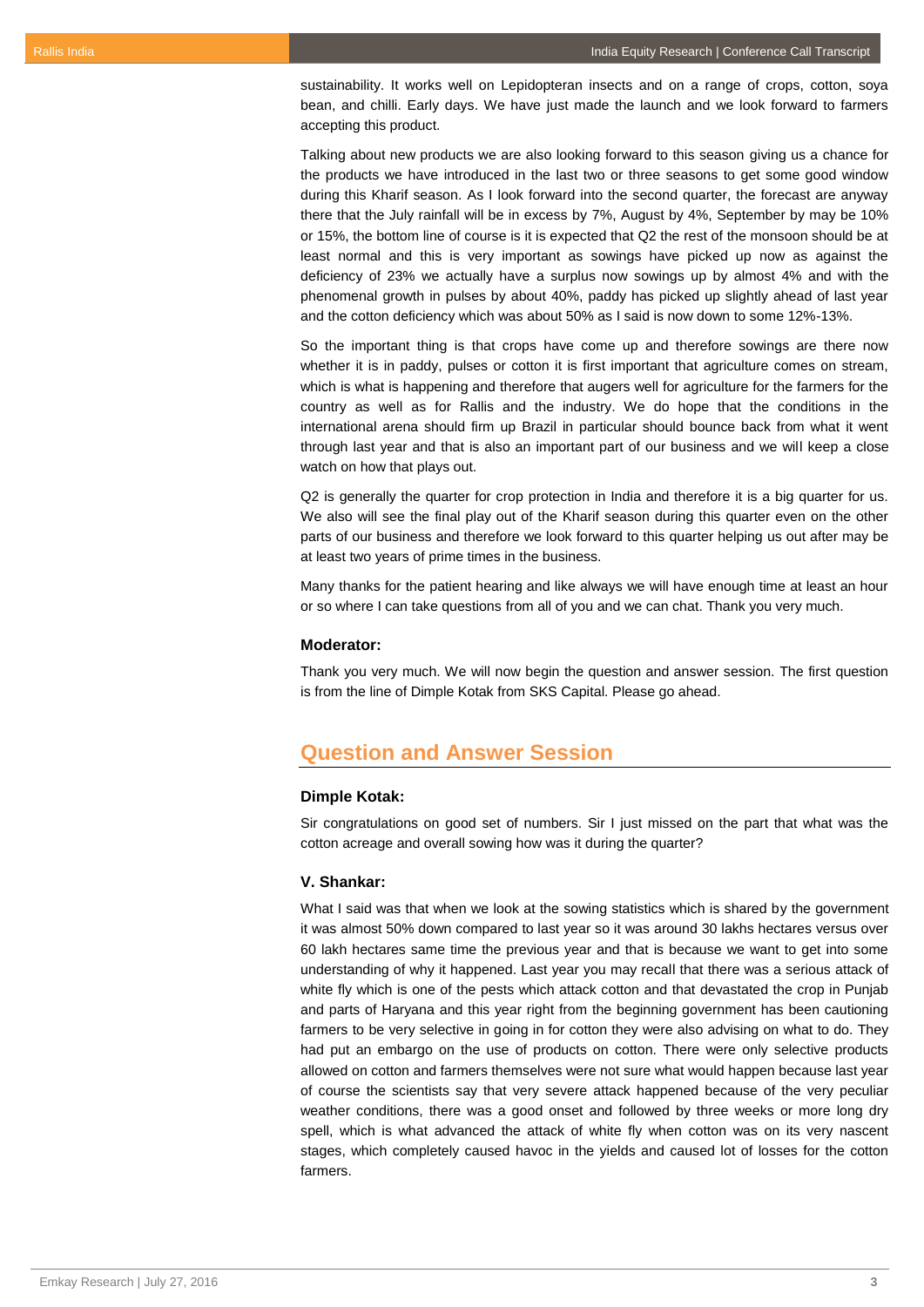Now cotton is a crop, which is one of the biggest crops for the industry so almost 25%-30% of the industry products are focused on cotton so it is a big ticket for the industry, big ticket for Rallis as well so that kind of a drop in acreage automatically you would expect some cautious placement by industry and certainly we did and that is how the Q1 performance or numbers has to take into account all this context. Now since then of course as the rains improved and spread because at that point in time one was a little worried on what would happen in Maharashtra, Telangana etc., which are also very big cotton markets, Gujarat is another were still rains are not very healthy there so the whole worry was whether in all the other states also whether cotton acreage would take such a big beating and Maharashtra if you recall we have had terrible water problems and we were even worried about drinking water and not just for cotton agriculture but since then this dramatic turnaround in the first three weeks of July or I would say the first 15 days of July when this deficiency of monsoon from -11 turn to a surplus of 4% now of course we have lost that surplus it is about even keen regardless of that this dramatic turnaround completely changed the attitude and so many belts are actually good cotton belts, farmers have come up and picked up the planting. So as on July 22nd therefore the cotton acreage has moved up to from 30 to 86.8 and last year it was 99 so the deficiency is just about 12% plus.

## **Dimple Kotak:**

So the acreage has increased, the cotton acreage so as of June where does it stand Sir?

#### **V. Shankar:**

June was 30-lakh hectares.

#### **Dimple Kotak:**

Versus last year?

## **V. Shankar:**

 $60$ 

#### **Dimple Kotak:**

Okay and even sowing you said were down by 23% overall?

## **V. Shankar:**

Yes.

## **Dimple Kotak:**

Thank you so much Sir. That is all from me.

#### **Moderator:**

We have the next question from the line of Viraj Kacharia from Security Investment Management. Please go ahead.

#### **Viraj Kacharia:**

Thank you for the opportunity. Just I had couple of questions. You mentioned about pipeline inventory still being higher because sowing being subdued if we were to compare in terms of in relation to the end demand how much would be the pipeline in the system right now?

#### **V. Shankar:**

There are no official figures of these. Every company does its own estimates but we know for sure that pipeline inventories are higher but the situation is easing because now with the start of the usage of the products by farmers and therefore in due time it will ease out now because of the higher inventories what is for sure since the prices were under pressure there is always an impact of higher inventories and no clarity about the end demand or usage so still rain started picking up I think that anxiety and pressures were there that was the pricing pressure.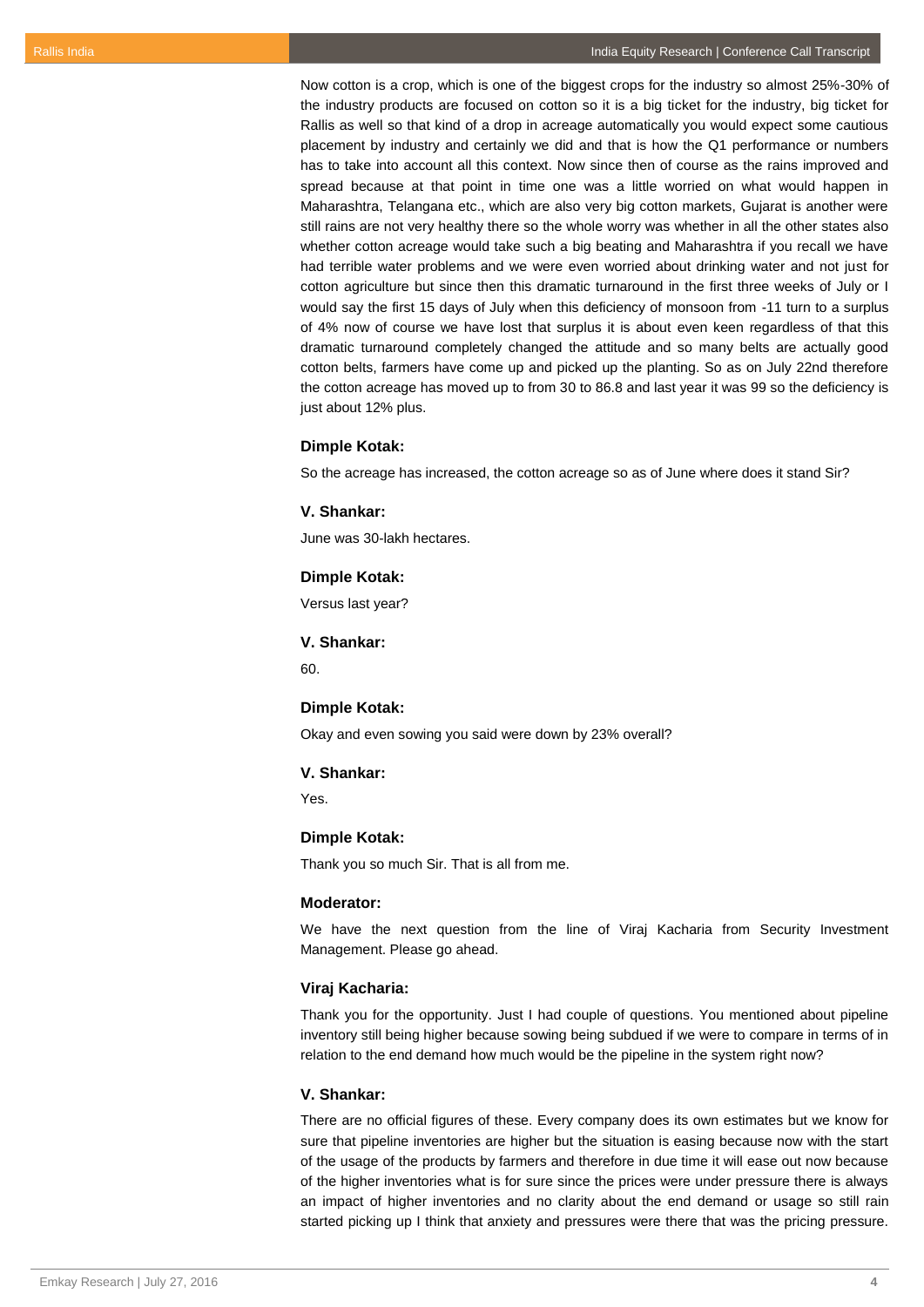So I would not really venture to give a number but certainly inventories were higher and have to ease out during this quarter.

## **Viraj Kacharia:**

Okay and if you can give split between domestic and international arenas?

## **V. Shankar:**

See on an average we are about 30% international revenues and normally it is good to take stock at the end of the year because there are different season, different crops different countries, should not be actually worrying about how that percentage goes month-to-month or for quarter-to-quarter.

## **Viraj Kacharia:**

Sir what I was trying to get, I was just trying to get a sense on the growth in each of the business? Like how much roughly in domestic would have grown and how much international because you did mention that international have kind of grown?

#### **V. Shankar:**

Yes, that is what I am trying to say that the Q1 domestic if you consider the context and I did say that it is placement time and I also did say that international business had some contracts which are to be completed so these are all very specific events so we should not really over brain that domestic was muted, international was higher and therefore actually the situation now is the reverse. There is a lot more buoyancy in the conditions in domestic than I would say for international so you should not over brain the numbers that international is better than domestic. So we have to see it in the total context actually.

## **Viraj Kacharia:**

Okay in this the last question was on the international, you mentioned there was lot of restructuring going on globally so can you elaborate what exactly you mean by that? Does it mean more in the end demand or given the kind of?

## **V. Shankar:**

No, I cannot elaborate more than what you read in the papers and I read in the papers. It is all from media news about what the big six are thinking and doing so I was referring to that actually.

## **Viraj Kacharia:**

Thank you.

## **Moderator:**

Thank you. The next question is from the line of Chirag Dagli from HDFC Mutual Fund. Please go ahead.

#### **Chirag Dagli:**

Thank you for the opportunity. Sir is there any spillover sales in the second quarter for seeds?

#### **V. Shankar:**

There are no spillover sales. What happens is that the first quarter is a very big quarter for seeds. What we do is we as an industry and Rallis as well we get the seed arrivals beginning January, February and we process back etc., and beginning April we start placing the seed so there are some summer usage and then of course depending on the onset of the monsoon the Kharif tilling and sowing etc., the usage starts. So by the time we are end June it is supposed to be kind of peak sowing time usage etc., and then depending on the momentum it will then go on to the second quarter and based on how the season has progressed in each crop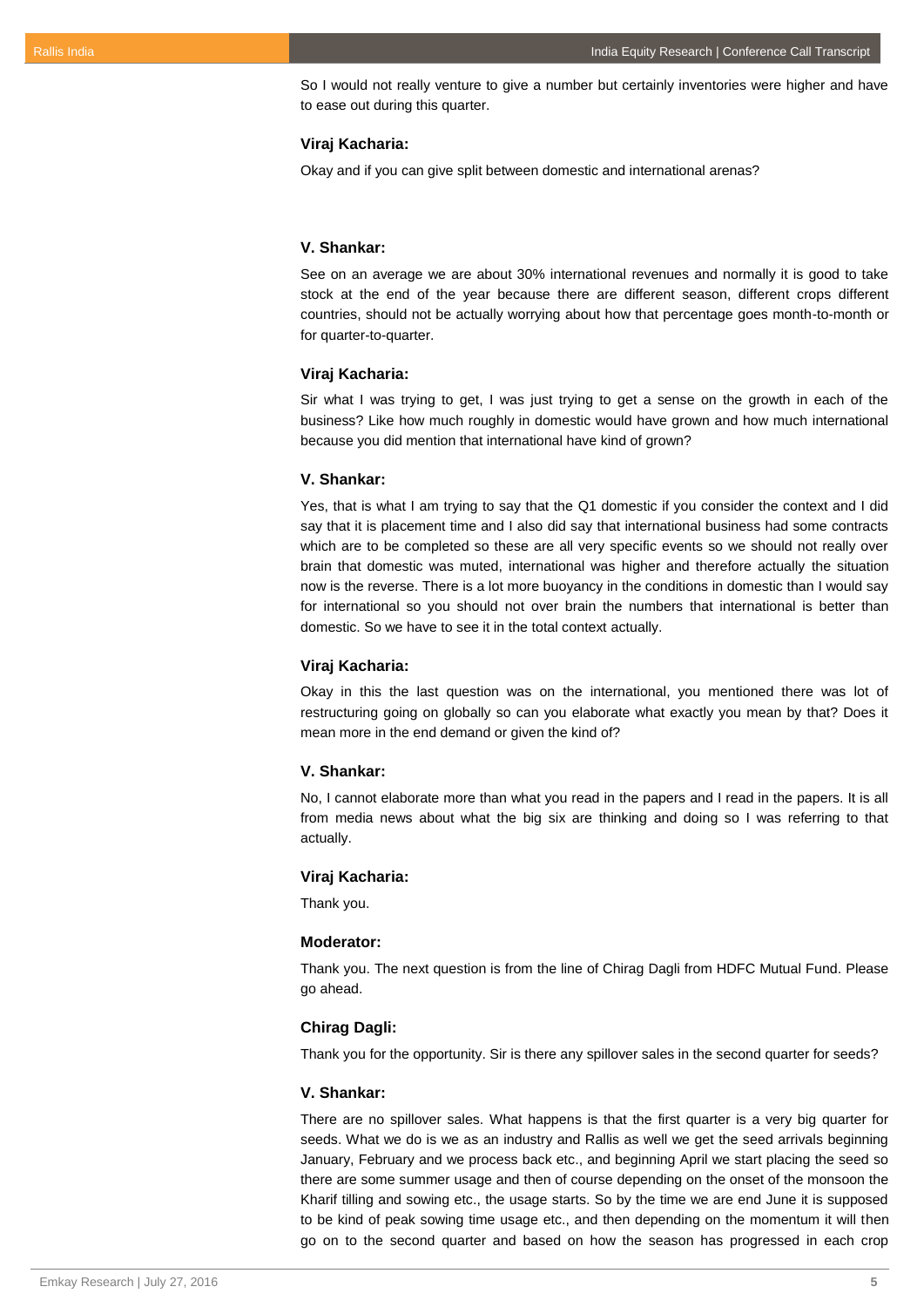whatever we have placed that will get used up and most companies what they do is if depending on the progress of the crop if there are any unsold or unused inventories typically companies do not keep in the market place because seeds are live materials. We pick it back and we bring it and then test it for quality for keep it ready for the next season depending on the type of seed it will lives for one year two years or three years it depends on that. So typically what happens in the second quarter is if it is a good season then a lot of what I place in the first quarter would get sold out. If it is a bad season then a substantive quantity or a big quantity of what I placed in the first quarter may not get used out and will need to be picked back. So the second quarter we actually provide for an estimated sales return and depending on the actual situation on the ground, the impact will be there. It could be a plus. It could be a minus so that is what is the standard flow of things. That apart there are specific crops and requirements in the second quarter as well but it would not be as big as what we have placed in the first quarter. So second quarter number would be what we sell in the second quarter with the requirement of the second quarter and the plus or the minus of the first quarter.

## **Chirag Dagli:**

Sir second question was on the domestic pesticide usage given that cotton is relatively lower this season and cotton being very large in the overall pesticide pie, is there any specific impact on Rallis domestic pesticide business?

### **V. Shankar:**

As I was saying earlier that the cotton acreage finally has rested at about let say it will rest at around 10% plus but it is not such a bad drop. In any case today in India the cotton acreage is huge. It used to be around 9 million now it is upwards of 11. Already we are talking about a big delta, which is happening in cotton, so even when I say there is a 10% drop it is not that it is a big killer in that sense. What is more important is this cotton acreage how is it going to perform, if the yields are good, if during the cropping season during the next let say three months or so during the progress of the crop there is enough need for agri inputs and solutions that is what will drive the business in the industry that is what we need to be watchful about. If the progress in the crop is very poor do not bother about the acreage. Nobody is going to spend money on agri solutions or agri inputs so I think that is one factor which needs to be kept watch on very difficult to say now except I can say that the indications and the forecasts are good so we are expecting that cotton crops, cotton care extra will be much better than what happened last year. So the first factor is about the acreage itself where I told you it is not as bad as minus 50 it will be probably down to minus 10. Second is the health of the crop, which as I speak looks to be better poised than last year. The third and very important part at least from Rallis perspective is yes, while we have a big stake in cotton we also are very strong across other crops notably paddy, pulses etc., now these crops acreages gone up. Most of the products are not they are driven rather than crop driven. So if you take say a molecule like Acephate which goes on sucking pests so it goes on sucking pests so wherever it appears you can sell, and Rallis is present across almost all crops which is why I said the factor No.1 is whether agriculture is coming up and whether sowings are happening and whether acreage is coming up. Now that is looking good and that is what will drive agriculture and therefore agri products and agri business. So from a Rallis perspective there is no great worry that cotton can be down by 10% as long as the cotton which is there, let us say about  $10 - 10.5$  million hectares if it be a healthy or robust that itself is a very good thing and if that has gone into corn or soya or pluses or in some places paddy those are also opportunities for us.

#### **Chirag Dagli:**

Thank you so much.

#### **Moderator:**

Thank you. We have the next question from the line of Nitin Gosar from Invesco Mutual Fund. Please go ahead.

## **Nitin Gosar:**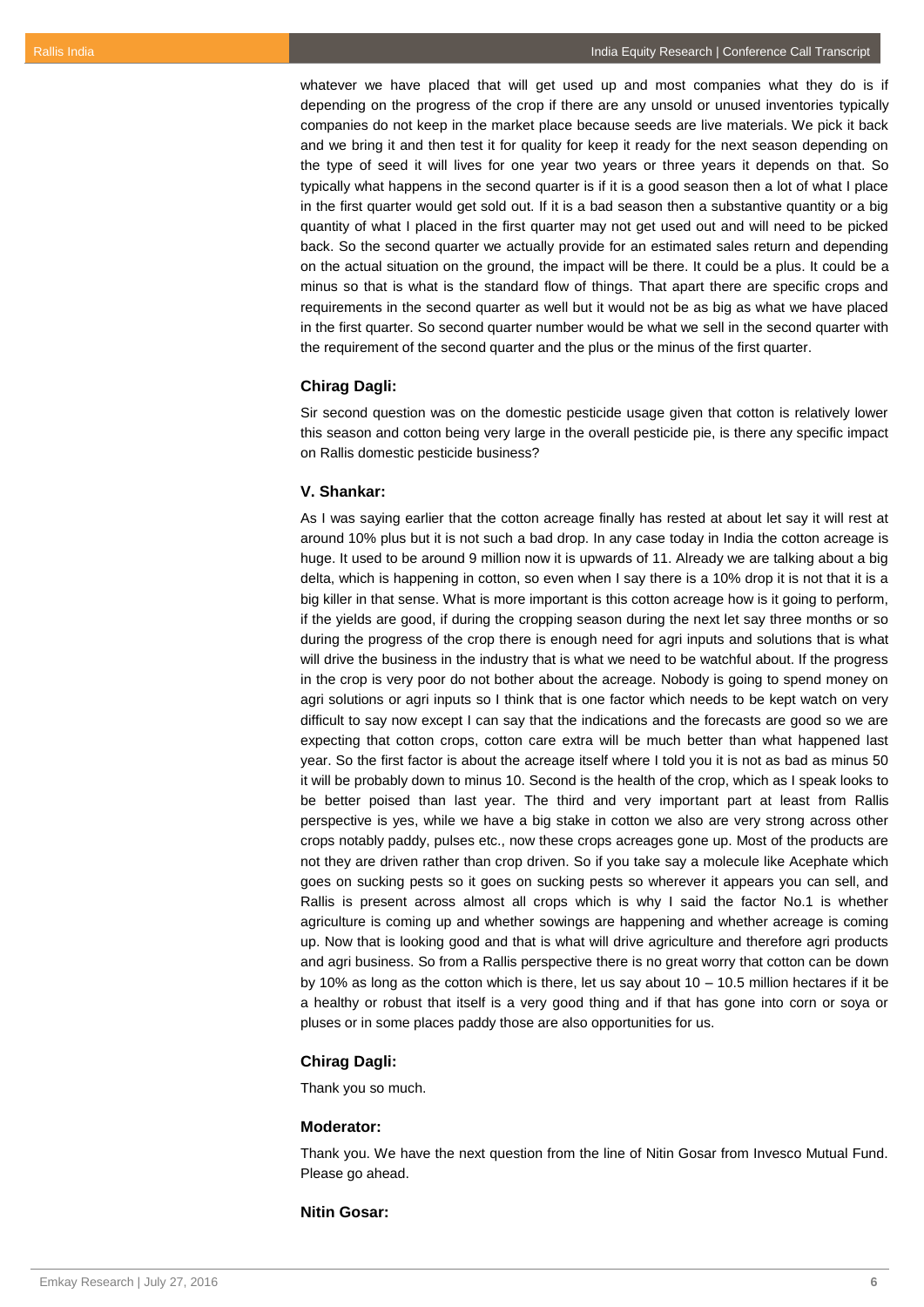This question is more related to the numbers financials because of Ind AS now we are supposed to replicate the excise duty also during the quarter so just looking at the excise duty number and I believe this is more pertaining to the domestic market that too largely limited to agrochemicals this excise duty is up by almost 6%-7% YoY should that be an inference for the agrochemicals business or there is something more to it also?

#### **V. Shankar:**

Sorry, if you can repeat that again?

#### **Nitin Gosar:**

Should that be an inference or indicative for the agrochemical business or there is more to the agro excise duty number apart from the agrochemicals?

## **V. Shankar:**

Ind AS has two or three classification issues as far as revenues are concerned, so one is excise which goes up there are couple of items which are now got to be reduced from revenue, so there are some pluses there are some minuses also and I would say as far as Ind AS is concerned if you look at our published what we have put on the website as well as in the newspapers we have given the impact the consolidated impact for the quarter ended 2015 from a bottomline perspective that gives you a sense that as far as Rallis is concerned that is the breadth of impact which it has. Just to read out from the newspaper advertisement which we put 40.1 as per Ind AS is 42.57 so that is about a 2 Crores is the impact.

#### **Nitin Gosar:**

Sorry I think I was not able to put my question in a right frame. My question was more indicating towards excise duty per se which is now getting reported quarterly that has gone up by 6%-7% now in our business model typically we would be paying excise duty only on the domestic agrochemical business is that the right understanding?

## **V. Shankar:**

No I do not understand your question.

#### **Nitin Gosar:**

May be I will take it offline. The second was pertaining to the commentary about the big six where the M&A activity is getting heightened. How are we when it comes to our contracts with any of the player to whom we are servicing or are in discussion to services them in future?

## **V. Shankar:**

Good question actually. It is very difficult now to forecast what would happen but I would presume that if any of the big six have a strong strategic relationship which either has been built over years or something which are strong professionally run team is working on any such arrangement in the shorter term may not upset or look at it very differently unless there is again a structural issue. So let me take a couple of examples just to make the point. Supposing it is an agreement or an arrangement whereby Rally says building market for a particular product or molecule in India. Now just because the original source has changed hands overnight they would not like to completely restructure on something, which is happening well on the ground. If at all it is done it would be done through a well thought through procedure in which case that would give us or them enough time that is what I would think. Another example could be on manufacturing. To the best of my knowledge almost all of these companies are looking at outsourcing as their strategy rather than putting new steel into the ground so if company A which is already either having a contract with us or working on a new contract with us or is finalizing, company B would as it comes in would only want to continue it till things stabilize so one possibility is company B could stop that contract because they would like to manufacture on their own. That scenario does not seem to be so evident just now or may have some other plans to restructure and do something else in which case again it may not happen overnight. So while I cannot give you a definite answer this is how future will happen regardless of whether it will be A or B or C, I do not think anything getting very dislodged in a very quick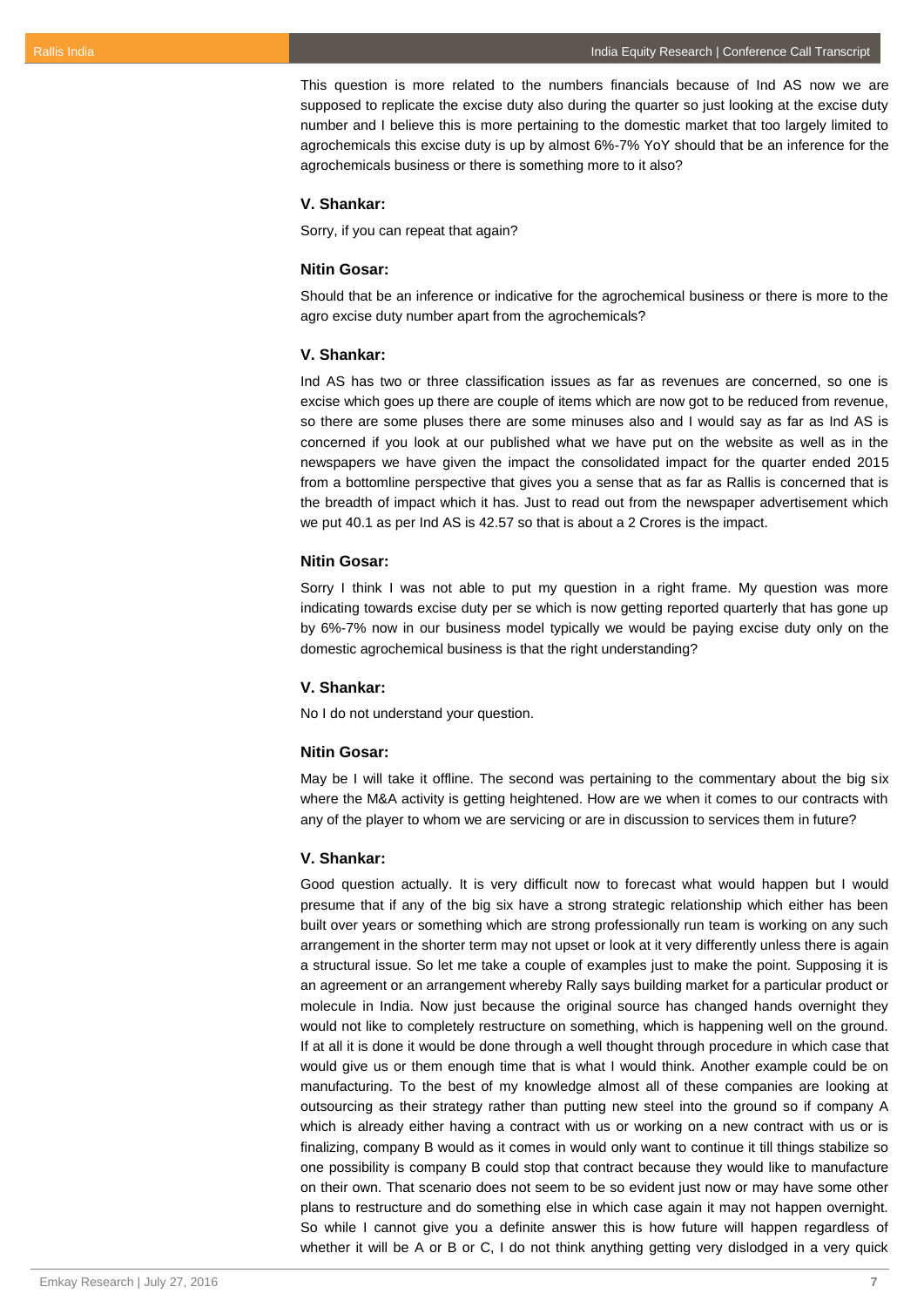period of time and given our own competencies and the strengths we are building on we do believe that whether it is A, B or C or neither of them and we have to look at D, E and F we would be able to do or restructure that given a period of time that is the way we are looking at it.

## **Nitin Gosar:**

Perfect, but we do get monetarily compensated just anything ad hoc happens?

#### **V. Shankar:**

No that depends on the specifics of that contract so it will really depend on that so if it is for example, a manufacturing contract where there is for defined period of time there is a offtake indications then the question will come in which case even the new entity would say that let us time it out what is the point in stopping something in between.

## **Nitin Gosar:**

Thank you.

#### **Moderator:**

Thank you. The next question is from the line of Amit Goela of Rare Enterprises. Please go ahead.

#### **Amit Goela:**

Thank you for the opportunity. Sir just one question I have on the tax issue this total taxes which you have paid can we have a split in terms of what was paid for the land and then what was paid for the regular business?

## **V. Shankar:**

We are not giving that split Amit, but suffice for me to say that the components are as follows. Our normal taxation rates we get benefits out of what is provided out of Income Tax Act which means we have weighted deductions on several areas which are allowed by the tax act whether it is research and development or extension activities and so on and we have got some approved projects for which Rallis has a special dispensation. Second is what is available out of again fiscal benefits out of special zones so whatever is applicable to that from mostly international income also applies to us and the third which is applicable in this quarter is of course the rate which applies on long-term capital gains on an index basis so it is a mix of all of these and I would not really suggest that this quarter the rate is used for any future estimation purpose without applying a due consideration of these aspects.

#### **Amit Goela:**

Fair enough Sir. Thank you so much.

#### **Moderator:**

Thank you. We have the next question from the line of Abhijeet Akhela of IIFL. Please go ahead.

## **Abhijeet Akhela:**

Good afternoon Sir. Thanks a lot for taking my question. Sir first of all just on the Ind AS impact if possible to give us what is the impact on fully year FY2016 financial was just on the revenues, EBITDA and PAT because of the Ind AS restatement? That will be very helpful.

#### **V. Shankar:**

The precise numbers I cannot give but on the revenues while there is an adjustment, the delta increase is about the same so if your question is coming from the position whether this restatement has caused a distinct difference in the delta increase that is not the case at least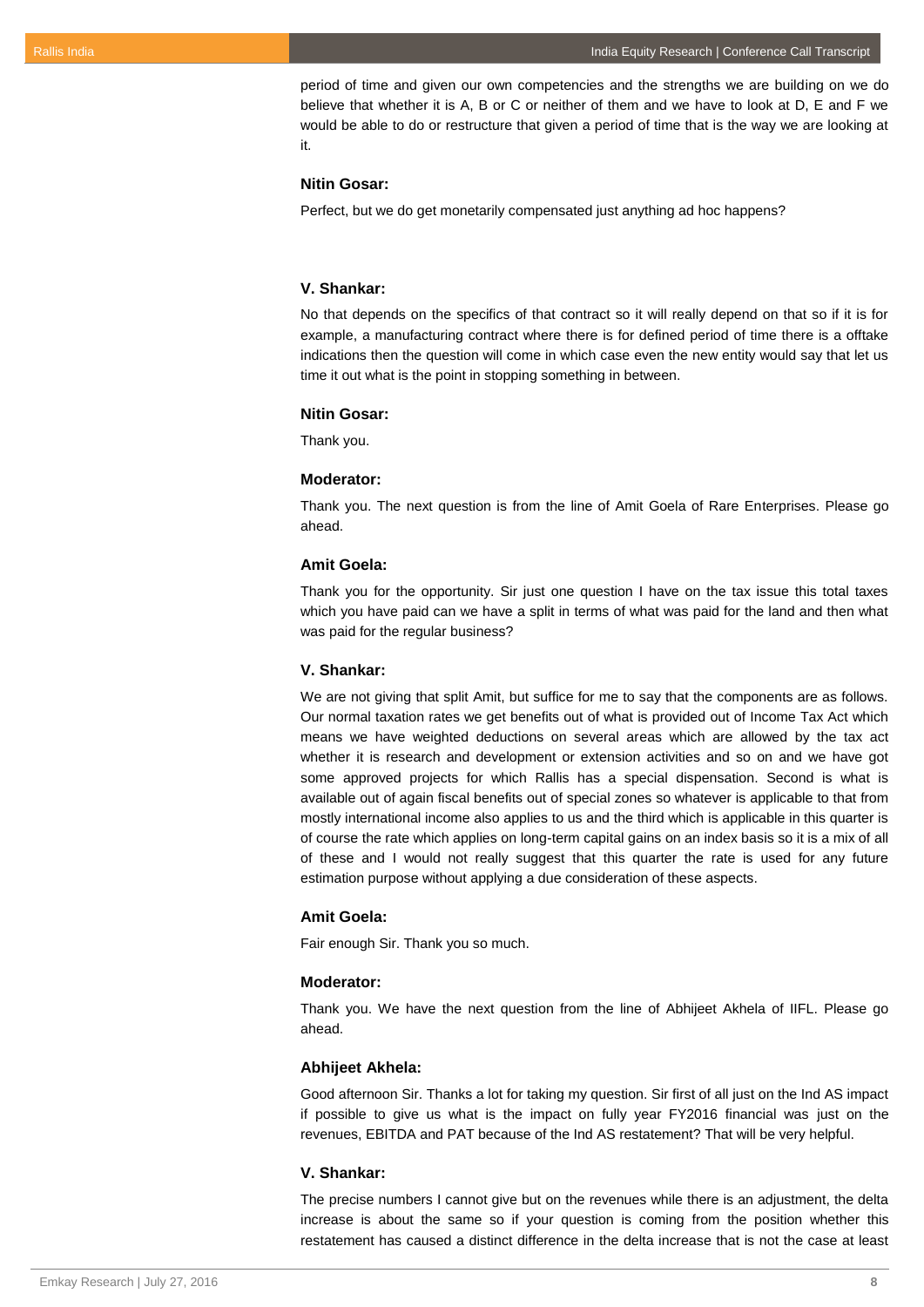as far as Rallis is concerned, bottomline impact as I already said to an earlier question it is about 2 Crores for in the opening quarter that is the last year's.

## **Abhijeet Akhela:**

Second just on the seed business you mentioned that you had supply constraint how has the industry done Sir particularly in corn and rice would the industry have grown faster than you because of your supply issues or do you think you have sort of kept pace with them?

## **V. Shankar:**

May be the end of second quarter would be appropriate to answer this question because this Q1 generally all the placements are done. We will have to just see the final usage in Q2 to see how where we are versus the industry. As far as we are concerned we are quite happy with all what we have done. Our dissatisfaction comes from the fact that we could have done more. We had planned to do more. Somehow due to natural events the supplies did not come otherwise the ramp up even for a cotton portfolio was shaping up well and therefore that is the disappointment we have. May be Abhijeet I will come back at the end of second quarter to answer this question back I do not want to take a very wild guess on how industry would have done because see the cotton portfolio itself during the last few months has gone through some major what is the right word, upheaval I can say because of several interventions which have happened in quite a sudden and an impactful manner. Now I do not know whether to see it as a good or a bad thing, our presence in cotton is not as weighty as some of our peers so we are still early in the game but some of these have been very distinctive events which have happened in the last few months. Exactly how it is panning out is one side. On the other side as I was answering to the very first question the cotton crop itself has gone through very volatile time because of the pronouncements against cotton sowing, the cautiousness of the farmers and all of that so it has not been a very even time for cotton and cotton is roughly 50% or more of the industry. So the state of play in the industry I think it is early days for me to make a public pronouncement on a forum like this so I would feel more confident to talk about it may be couple of months later.

#### **Abhijeet Akhela:**

Fair enough. Just one last question and I will get back in the queue. The other expenses on the P&L that seems to have fallen Y-o-Y last year standalone other expenses were 57% this time this is little under 50 Crores and obviously both are I guess on Ind AS basis? What is the reason for this?

#### **Ashish Mehta:**

We have initiated lot of optimization fixed cost optimization initiatives in our company and that is one reason why the cost has also come down. We also had a impact of solar benefit also coming in to, you aware that the solar power plant was inaugurated last year and the captive consumption that also led to the reduction in the utility cost, so those benefits also flowing in.

#### **Abhijeet Akhela:**

Okay, so the new number that we are seeing, this is a sustainable run rate now going forward?

#### **Ashish:**

Yes, in a manner you can say so.

#### **Abhijeet Akhela:**

Thank you so much Sir.

#### **Moderator:**

Thank you. We have the next question from the line of Balwinder Singh from B&K Securities. Please go ahead.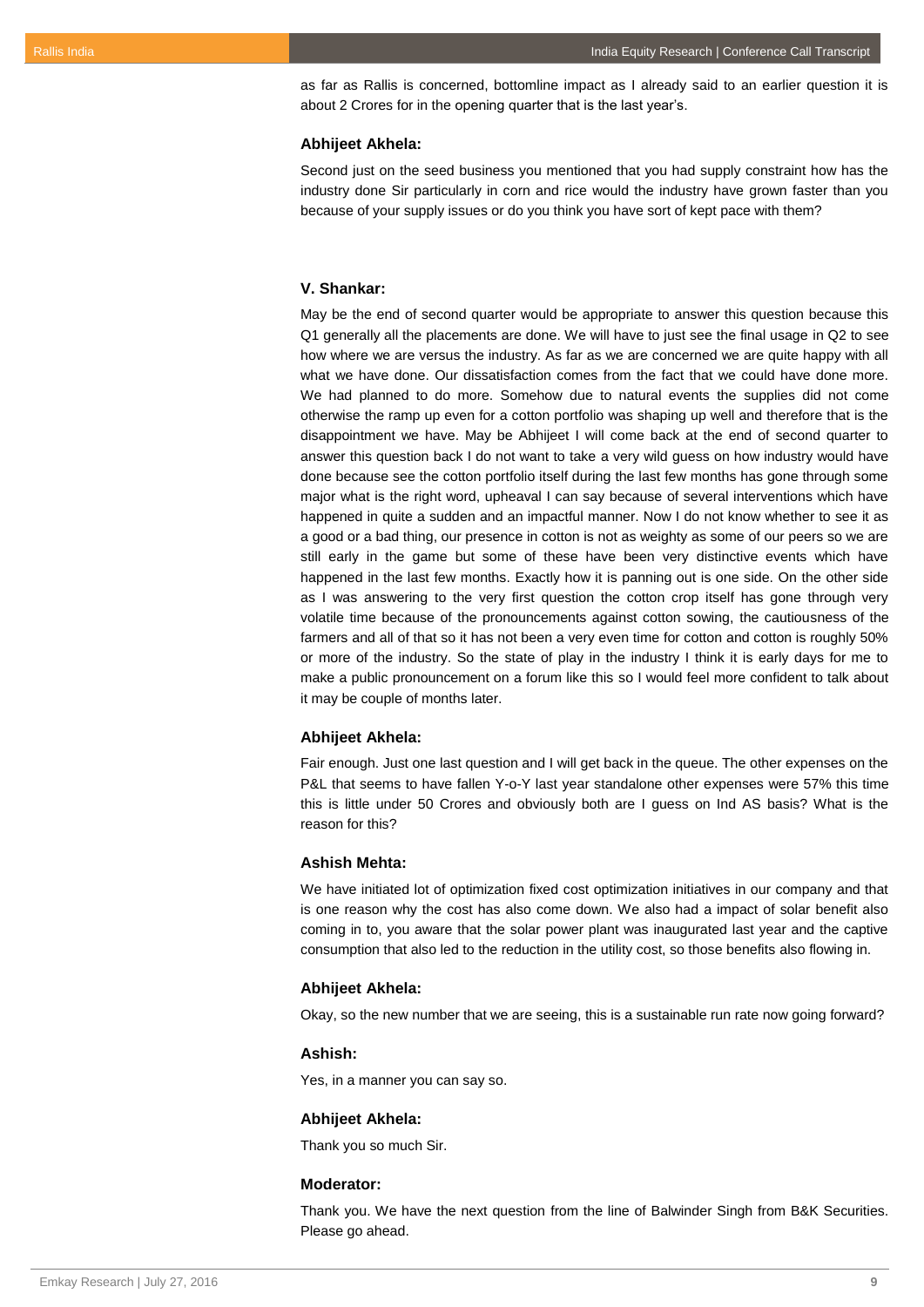### **Balwinder Singh:**

Thanks for the opportunity. Firstly if you could throw some new light on the new products SUMMIT that you have launched? I mean is it 9(3) product and is it from our own R&D or is it through some tie-up so if you can and what is the opportunity in this segment if you can highlight?

#### **K. R. Venkatadri:**

Balwinder SUMMIT is actually the technical name for that molecule is Spinetoram. Spinetoram is an insecticide broad based insecticide. This is a 9(3). We have taken it from the originated is Dove AgroScience. So they have launched in we have also launched along with them it is a joint launch and this Spinetoram is a much superior form and a much more advanced from of Spinosad so you know about Spinosad so which is been there in the country for almost 12 years, so Spinetoram is actually a much broader molecule. As of now the label claim we have is for three crops, which is cotton, chili and soya bean so we are just launching it in these crops and as we go by other crops also would get added so we believe that the Spinetoram molecule is a good very good molecule and it can actually be once we get label claim in other crops it can be reasonably good size.

#### **Balwinder Singh:**

Sir you highlighted that Dow has also launched at the same time so you mean in India or it is a new launch globally?

## **K. R. Venkatadri:**

India, I mean they have been selling Spinetoram across the world for many years. It is actually one of their largest insecticide. In India we are launching it together.

#### **Balwinder Singh:**

Okay and now coming to the Metahelix if I see your quarterly results there has been a restatement because of Ind AS so if you can just highlight on the Metahelix sales change that we are seeing because I think last year numbers were something around 225 recalling and this year the revised number is something around 164 Crores so what is the change of the Ind AS on Metahelix numbers?

## **V. Shankar:**

Balwinder as I had said earlier there are some reclassifications, which are necessitated by Ind AS. For example, there are some provisions one needs to do on sales returns the way that there are some provisions you need to do if you do credit sales these are all now mandated. There are certain items, which have to be repositioned. For example, the sales are shown in inclusive of excise duty wherever it is applicable. It has been reduced for cash discounts which was earlier shown as a cost so the net impact of all this is the number which we are seeing but if we look at both reinstated the variants or the delta growth or the movement is of the same order of magnitude so that is not changing in our case.

## **Balwinder Singh:**

Okay and regarding this Indonesian JV that you have done from Metahelix side if you can highlight a bit on that?

#### **V. Shankar:**

We have been selling for example, paddy seeds in Indonesia for the last few years but the law in Indonesia requires that after a certain period after a few years you need to actually establish an entity to continue operations and that entity has to be a joint venture with a local national and no longer can you just export your seeds out of India you need to locally grow them there. Now in order to abide by the regulations and continue business there we have now complied with all the regulations and from this season we are growing seeds there and then we will be selling from the next season onwards. And as a larger strategy, I can also add to say that over a period of time we would like to build a portfolio around the neighboring countries so that just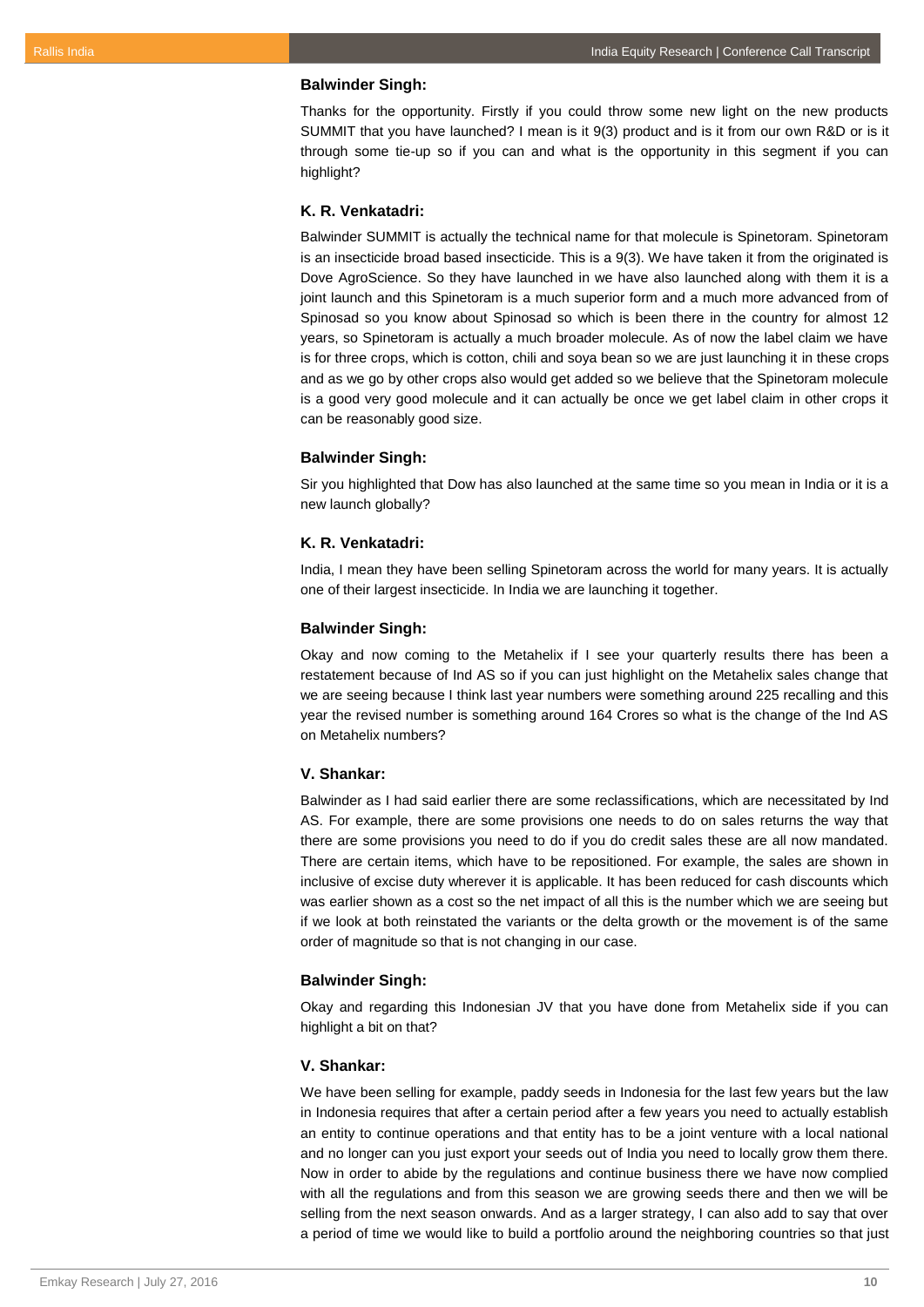like in the portfolio of Rallis overtime we built a healthy international business accounting for a certain percentage of revenues a similar thinking is there in Metahelix also that we build a portfolio of international business which not only gives us a growth opportunity but also will be able to help in case there are any weather related shocks or season related shocks in the domestic market. So that is the thinking and this is a big step in that direction.

#### **Balwinder Singh:**

Sir would you be able to share how much money we have put in through that JV?

## **V. Shankar:**

It is not very material.

#### **Balwinder Singh:**

Lastly I missed one point if I see Metahelix sales growth on a apple-to-apple comparison basis on a Y-o-Y basis are up 15%, which I think is on the lower side against what we have been talking off some 20-25% CAGR in seed business over the medium-to-long-term so if you can highlight a bit on that why were the seed sales lower?

## **V. Shankar:**

Yes, Balwinder I agree with you. I am on your same side. I am also not happy and if we have not had that supply constraints and we had got the supplies from the field we would have done a number where both of us would have been happy.

## **Balwinder Singh:**

No problem Sir. Hopefully we will do good next year.

## **Moderator:**

Thank you. We have the next question from the line of Parvesh Gupta of Trivantage Capital. Please go ahead.

#### **Parvesh Gupta:**

Thank you Sir for taking my question and congratulations and good quarter. So my first question is on your seeds business can you give a break up of volume growth crop wise?

## **V. Shankar:**

No we do not give that except that I would certainly say that we have grown across the key crops.

## **Parvesh Gupta:**

Has there been a volume growth as well?

## **V. Shankar:**

Yes.

#### **Parvesh Gupta:**

Okay, which were slightly contra intuitive given that we have seen a lessening in terms of the acreage under cotton?

## **V. Shankar:**

Sorry say that again please?

## **Parvesh Gupta:**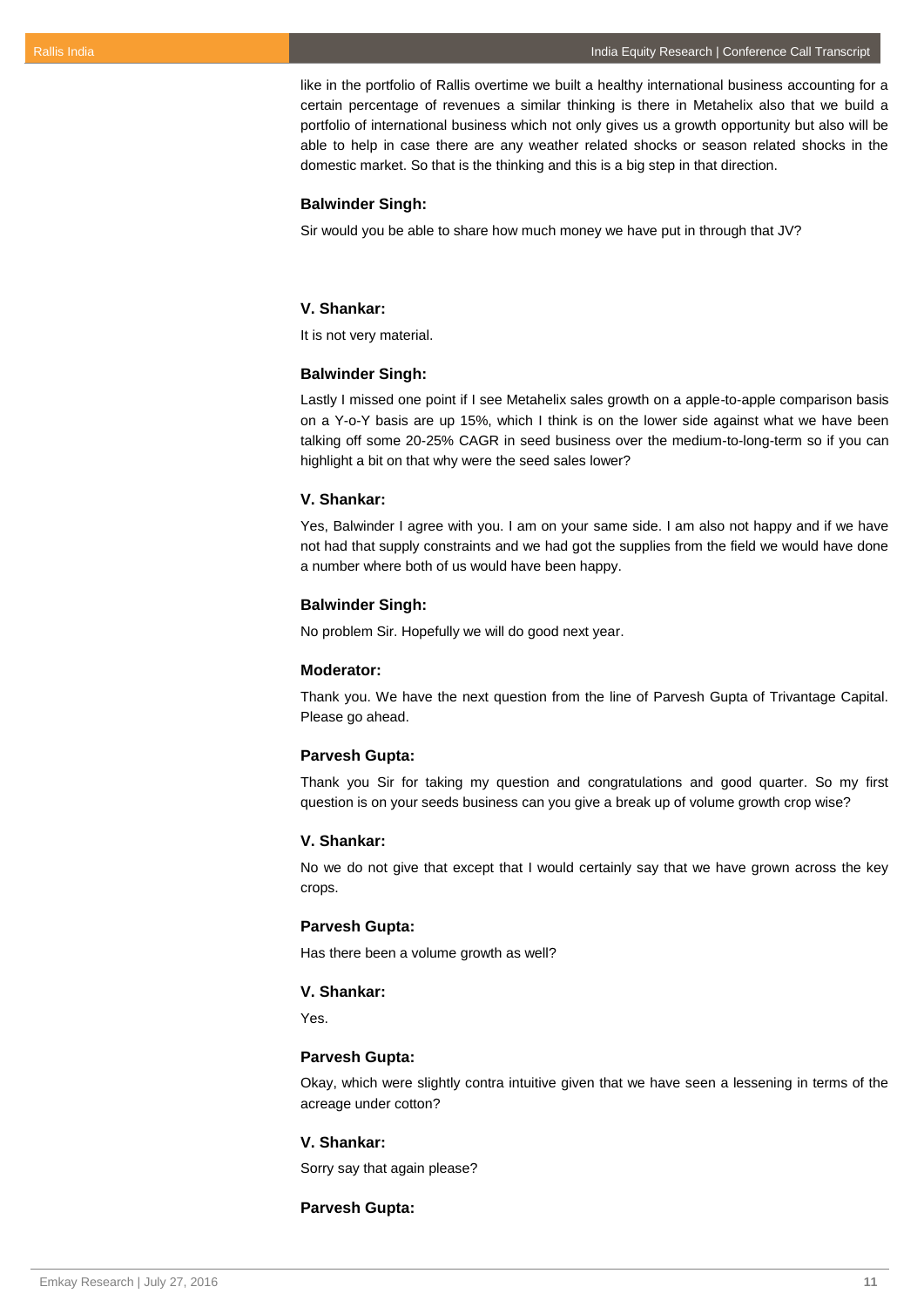Because the cotton acreages are down and prices have not moved so what I cannot understand have you grown because of market share gain because you were also constrained on the supply of the seeds?

#### **V. Shankar:**

Yes, in cotton we have not grown as much as we intended to but we have not declined either because we have done whatever we got or our plans are much higher.

## **Parvesh Gupta:**

Understood, but how do you explain 15% kind of a sales growth in the seeds business?

## **V. Shankar:**

How do you explain in the sense?

## **Parvesh Gupta:**

Because the growth would have been tepid in cotton so are there some other crops where we have seen very good business?

## **V. Shankar:**

Yes, of course we have good business in millet, corn, and paddy.

## **Parvesh Gupta:**

That is all from my side. Thank you.

#### **Moderator:**

The next question is from the line of Aksha Syad of Dolat Capital. Please go ahead.

#### **Aksha Syad:**

Sir I wanted to know this profit 158 Crores which we have got it from the sale of leasehold rights to Ikea so what are the plans in terms of utilization of those proceeds?

## **V. Shankar:**

We are going to utilize these proceeds only for growth plans of the company so the growth plans will comprise both organic and inorganic growth and it will comprise both investments into infrastructure facilities as well as getting some intangibles or investment into intangible so in short we are not going to use this for a current business we are going to use it for as growth drivers.

## **Aksha Syad:**

So when we say about infrastructure facility so is that a capacity expansion in terms of CRAM.

### **V. Shankar:**

Yes, it will be a capacity expansion for either contract manufacturing or even some of our current products so there will be a growth dimension attached to usage of every rupee of this money.

#### **Aksha Syad:**

Secondly on the CRAM side have you seen any progress on that part?

## **V. Shankar:**

Yes, progress is there but progress is also getting dictated by what is happening globally so globally two things are happening as I said earlier one is that companies are spending a lot of time on higher level matters and therefore some of these transactional matters are getting a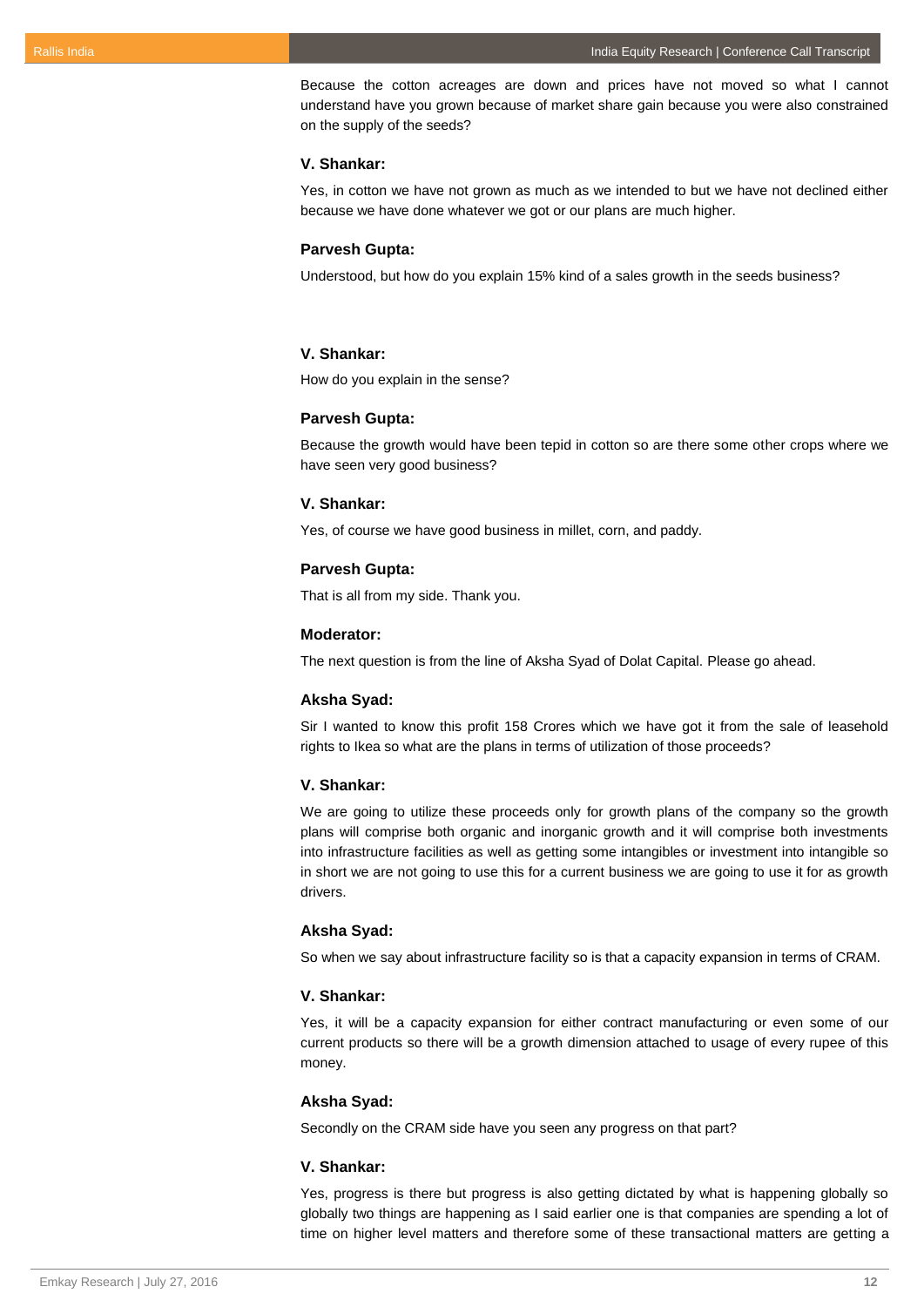little push back. Second is in many countries the operating conditions are going through some challenges and therefore some inventories and some movement etc., is not happening to specifications. Therefore while things are progressing I would have personally liked it and the plan was that it moves much faster.

#### **Aksha Syad:**

Okay and lastly on you have mentioned that our metallic businesses have grown by 175-200 Crores so I just wanted to ask whether this is exclusive of excise duty or its inclusive of excise duty?

## **V. Shankar:**

It does not have any excise or sales tax proceeds.

## **Aksha Syad:**

So its completely exclusive.

#### **V. Shankar:**

Yes.

## **Aksha Syad:**

That is about it. Thank you.

## **V. Shankar:**

Thank you.

### **Moderator:**

Thank you. We have the next question from the line of Ritesh Gupta of Ambit Capital. Please go ahead.

## **Ritesh Gupta:**

Sir, thanks for taking my questions. I have two questions; one is that there is 30% decline in other expenses it is because of lower discounts or what I mean I did not get it?

## **V. Shankar:**

My colleague Ashish explained it earlier maybe you are not on the call that time.

## **Ritesh Gupta:**

Yes, sure may be I missed it.

# **V. Shankar:**

Okay, what is your second question?

#### **Ritesh Gupta:**

Second one is on the pricing front you have said that I think generics are seeing some pricing pressure so do you see on an overall year basis do you see some impact of that on the sales, because earlier sales growth would be say mix of volume and pricing growth this time probably the pricing growth might not come in so would you agree with that line of thought or you would not agree?

## **V. Shankar:**

Pricing as I said has been under pressure in first quarter, we also lost a bit of ground but now with a little stability coming in and costs are also stable and may be they are on an increasing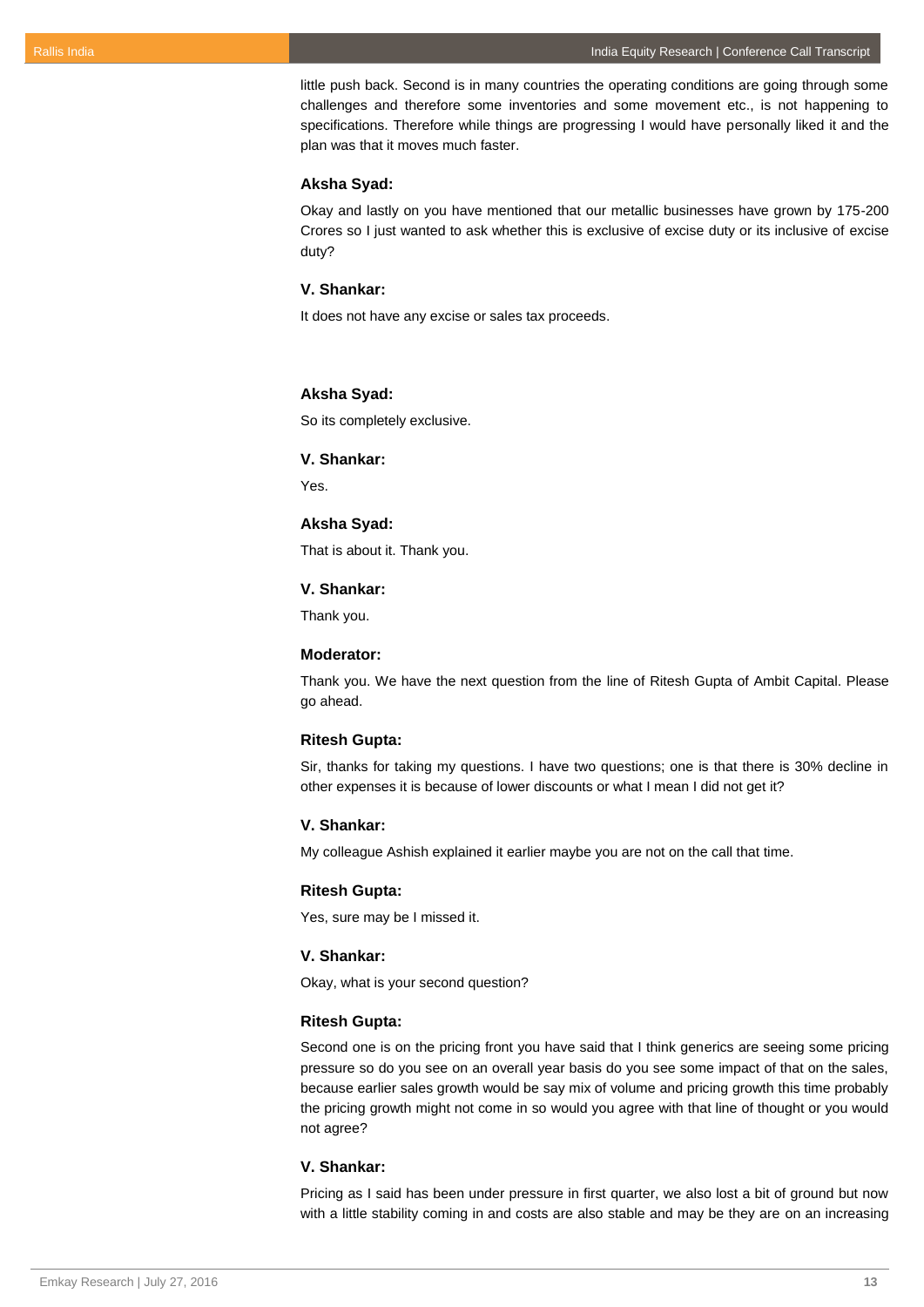trend, I am hoping that the industry's stress on pricing will relax a bit and there would not be further lots of ground on pricing. That is my forecast and my hope as well.

## **Ritesh Gupta:**

Thank you so much Sir.

## **Moderator:**

Thank you very much. Ladies and gentlemen due to time constraints that was the last question. I now hand the conference over to Mr. Rohan Gupta for closing comments.

#### **Rohan Gupta:**

Thanks a lot for your time. I think that we already had a pretty detailed discussion. I think all the questions, which even I also had has been answered. So thank you very much for your time and we look forward for a great Q2 that is an ultimate quarter, which matters to all of us.

## **V. Shankar:**

Thank you Rohan and all of you for your very good wishes for our second quarter. I think it is certainly important for Rallis to do well but more important that as a country agriculture does well and farmers get back their smile on their faces because it has been a tough time for us and we really look forward to all of us getting back on our feet. And also have enough drinking water reservoirs are already up from 18% it has gone up to 35% so we also need enough water for a good Rabi. Many, many thanks it always a pleasure talking to all of you. Good-bye and have a good evening.

#### **Rohan Gupta:**

Thank you Sir. On behalf of Emkay Global Financial Services, I also thank all the participants who have logged in for the call. Once again a special thanks to the management to giving us the opportunity to host this con call. Thanks every one.

#### **Moderator:**

Thank you very much. On behalf of Emkay Global Financial Services that concludes this conference. Thank you for joining us ladies and gentlemen you may now disconnect your lines.

*Note* 1.This document has been edited to improve readability.

2. Blanks in this transcript represent inaudible or incomprehensible words.